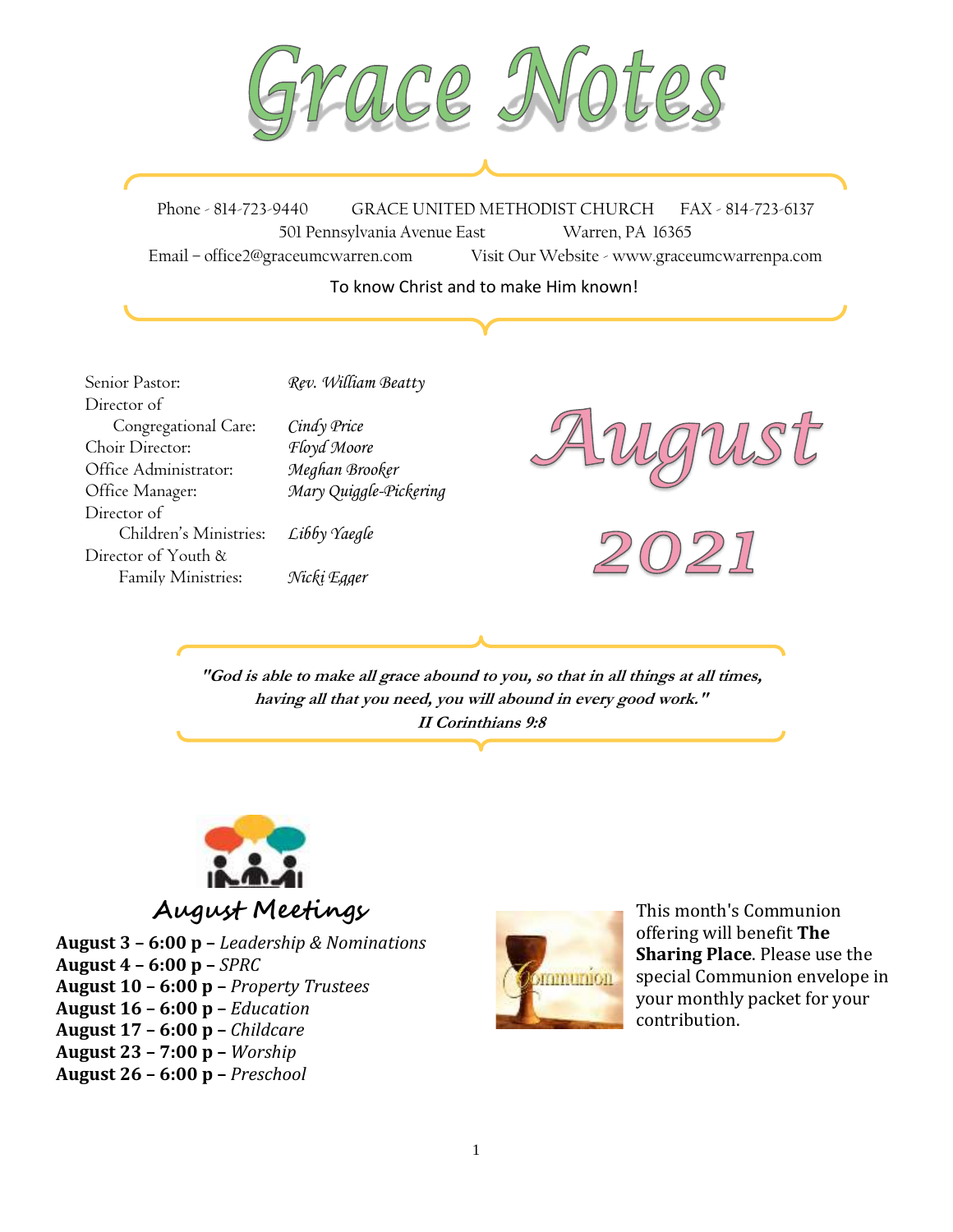

#### **Grace That Is Greater…**

*bove all*, *love each other deeply, because love covers over a multitude of sins. Offer hospitality to one another without grumbling. Each of you should use whatever gift you have received to serve others, as faithful stewards of God's grace in its various forms. If anyone speaks, they should do so as one who speaks the very words of God. If anyone serves, they should do so with the strength God provides, so that in all things God may be praised through Jesus Christ. To him be the glory and the power for ever and ever. Amen.* (1 Peter 4:8-11 NIV) A

I read a brief article on grace this morning\*\* that focused on these words from the Apostle Peter. The author used an interesting illustration in the article that really stuck with me:

> "One church in my hometown has an interesting way to determine "membership" in the congregation. 'If you've hung out with us long enough to have your feelings hurt by someone in the church,' says the pastor, 'and then decided to forgive and stay here anyway, welcome to the family!'"

Isn't that one of the most powerful ways we express the grace that God has poured into us – by pouring it out to one another? I appreciate how Peter frames grace in the passage above: "love covers a multitude of sins" "offer hospitality…without grumbling" "use whatever gift you have received to serve others." You don't say things like this if it's already happening, right? So the implications are: you're not forgiving one another, you're griping and moaning about each other, you're being selfish…

And that is the context of God's grace, isn't it? Here's what I mean. God sees my selfishness, my unloving heart, my judgmental attitude – and God loves me. That is grace. God forgives me when I've done things I shouldn't have done, said things I shouldn't have said, not because I deserve to be forgiven, but

because God's very character and nature is to forgive.

"Love each other deeply…" That's how Peter begins this paragraph. Grace is deeply loving another person – even though they are imperfect, maybe a little bossy, kind of opinionated, full of themselves, whatever. Deeply love one another.

Grace grows in the presence of hurtful comments, selfish actions, thoughtlessness – not because it is deserved or earned, but because love covers a multitude of sins. Not that love *accepts* a multitude of sins. Love finds a way to forgive. Love offers grace. Love seeks peace. Love is the grace of God in action.

Grace that is greater than all our sin.

In Christ's Love, Pastor Bill

\*\* Here's a link to the article: https://churchleaders.com/pastors/401683-gracegrows.html





The choir started our summer schedule on June 6th. We finally met all together in the choir room at 10:30 in preparation for the 11 o'clock worship service, and it seemed like we never missed a beat! Although we miss our Wednesday night rehearsals in the summer, we get together and make the most of our short morning rehearsal time and provide a music ministry in the 11 o'clock service with God's blessing.

We also have an *Amazing* organist and pianist, but you already know that! Thank you, Carmen and Kris!

The choir recently sang "Even In the Valley", written by Rebecca Peck and Marie Unthank.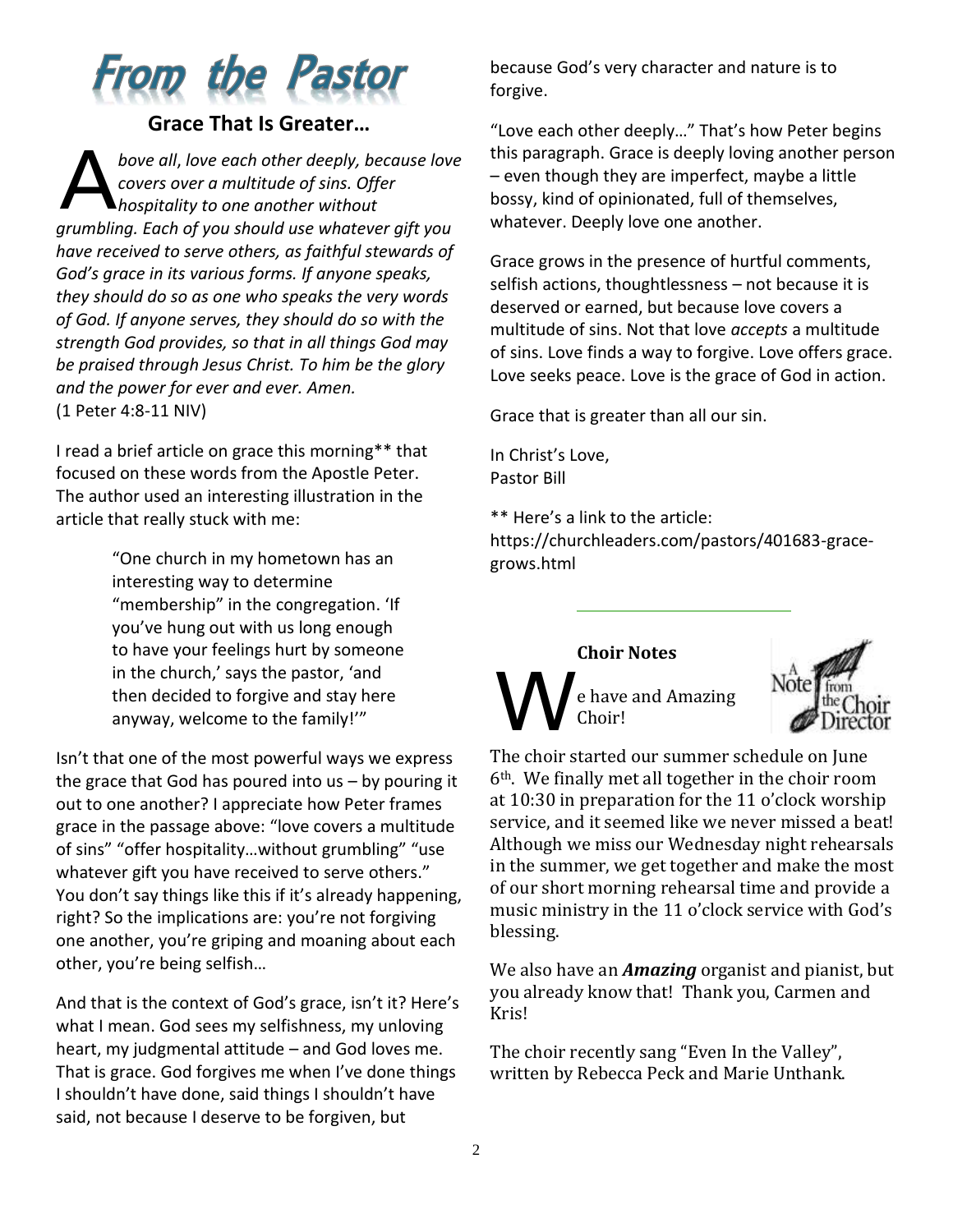"Even in the valley, God is good. Even in the valley He is faithful and true. He carries His children through, like He said He would, Even in the valley, God is good."

During this past year and a half of pandemic, many of us can look back and see more valleys than peaks. But rest assured that "If it matters to you, it matters to God, because *you* matter to God". So keep praying and keep singing!

As summer vacation season winds down, we will finally resume our Wednesday night complete choir rehearsals at 7pm on September 8th. Plan ahead to get your chores done and meet together with the whole group on September  $8<sup>th</sup>$ . Stay tuned!

See you at church!

Floyd Moore amfm123@verizon.net

# *From the Director of Congregational Care*

### **What's in Your Hands?**

am sharing an excerpt from the Summer 2021 issue of the Global Disciples newsletter. This is the mission organization that our daughter, Julie, works for. They are based in Lancaster, PA. This piece was written by their President/CEO Galen Burkholder. I

*…. "What's in your hands?" is a good question for each of us to consider. Recently one of our Global Disciples Facilitators from Ecuador told me about the perspective his church has on reaching the leastreached people.* 

*He said, "We tell the people of our church that everyone works in the mission: the knees of those who pray, the hands of those who give and the feet of those who go. No matter what area of the mission you are involved in, either praying on your knees, opening your hands to give, or moving your feet to* 

*go, it must be done sacrificially. Sacrificially pray, sacrificially go and sacrificially give to reach the unreached people."* 

*What is your role in reaching the one-third of our world that has never had the opportunity to respond to the Good News of Jesus? What is in your hands? The Bible reminds us that God our Savior "wants all people to be saved and to come to the knowledge of the truth" (1Timothy 2:4).* 

*I'm inspired when I read the stories of the early Church after Pentecost. "They were selling possessions and belongings and distributing the proceeds to all, as any had need" (Acts 2:45). Their engagement in God's mission began with what they had in their hands. It's a great place for each of us to start in making God's glory known in the nations. ……* 

Look down at your hands now. We can fold them to pray, open them to give and reach out with them to love and care.

Cindy Price

# ello Grace Church! Ever have a bad parenting day or days? Days when tempers are high and patience is short. H

Days when our kids seem to



know exactly which of our buttons to press, at exactly the right pressure required to trigger us into snapping mouths and slamming doors. Yep, most of us have been there!

These days are not fun days. They're not fun for us, and they're not fun for our kids. But they're unavoidable, right? I mean, not every parenting day can be glowing and giggly. No, sometimes it's hard. And the reason it's hard is because we're human. And that's okay.

But just because you have a bad parenting day doesn't mean you have to stay in that bad parenting day. We have the ability to reset a day, no matter how off-kilter it's gotten. Here are seven ways you can salvage a bad parenting day (Holly Crawshaw, www.theparentcue.org):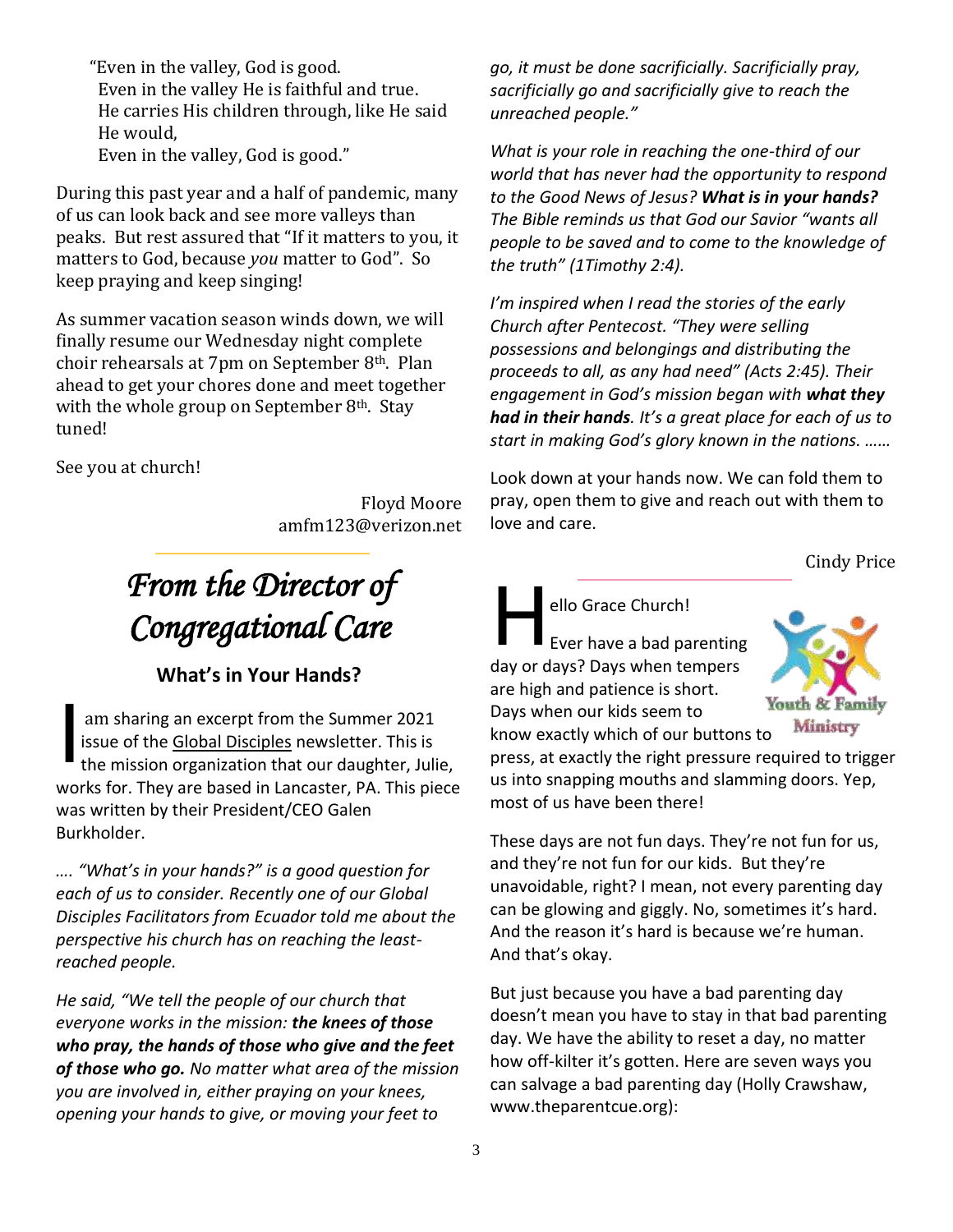Acknowledge it. Acknowledging the truth brings it out into the open and relieves the tension everyone is experiencing.

Create a symbolic restart. Think of a way to symbolically "restart" the day. For example, have everyone change socks. Or gulp down a glass of water together. Whatever you do, declare the rest of the day a clean slate.

Switch the location. As soon as you realize you're caught in a bad-parenting-day cycle, get out of whatever environment you're in. A change in scenery—even if it's momentarily inconvenient—is a natural way to switch up the mood.

Apologize. Asking our kids to forgive us is one of the most powerful acts we can do as parents. Not only does it model humility for our kids, but it communicates the fact that we're not perfect and we're not going to get it right. That gives our kids permission to do the same.

Laugh. When you find yourself in a bad parenting moment, tell everyone to stop what they're doing and look up a few memes, videos, or jokes that they think are funny. Laughing together reduces stress and lightens the heaviness of an off-day.

Dance it off. When you can't take one more second of a bad parenting day, gather the family and turn up the music. Even if your kids act annoyed at first, chances are they'll eventually join in the dancing and forget why they were frustrated in the first place.

Get alone. Find five minutes to be alone. Sit in as much silence and peace as you can and take a few deep breaths.

Having a bad parenting day doesn't make us bad parents. But as the parent, we are the emotional leaders of our home. Our energy and attitude will be mirrored through our kids. So, if the day is taking an emotional nosedive, it's up to us to right it. Teaching our kids they have the ability to start over, over and over again, is one that will serve them well now, and will also serve them even more in the future. Take care and God Bless!

Nicki Egger

#### lthough July seemed to be a record breaking month for rain, thankfully A



we stayed dry during Vacation Bible School. I am happy to report that Rocky Railway VBS was a huge success this year. With over sixty kids from the community attending, we listened to Bible stories, sang songs, enjoyed games, created crafts, and ate snacks. The kids learned that Jesus' power gives us strength, helps us to be bold, gives us hope, and lets us live forever. The kids raised over \$400.00 to donate to Foster Care of Children and Youth Services of Warren, which meant the lucky volunteers got to be pied and doused in ice water. It was a pleasure to once again work with Heidi, Jason, Cheri, Joanna, and all the other volunteers who gave their time to tell children about Jesus and how his mighty power effects each one of us. It is a blessing to be a part of furthering God's kingdom in such a tangible way.

I will be spending some time in August looking for people to form the Family Ministries Committee. Members of this committee will be able to guide the children and youth ministries directors and be a part of the future of the programs for the children of our church. If you are interested in being a part of this group or have questions before you commit, please email me at [Libby.Yaegle@gmail.com.](mailto:Libby.Yaegle@gmail.com)

Libby Yaegle



ummer is quickly flying by, and the new schoolyear will be starting before we know it! We still have openings in the afternoon (4 year-old) class, so if you know of anyone that has not enrolled their child in a preschool for the fall, registration forms can be picked up in the church S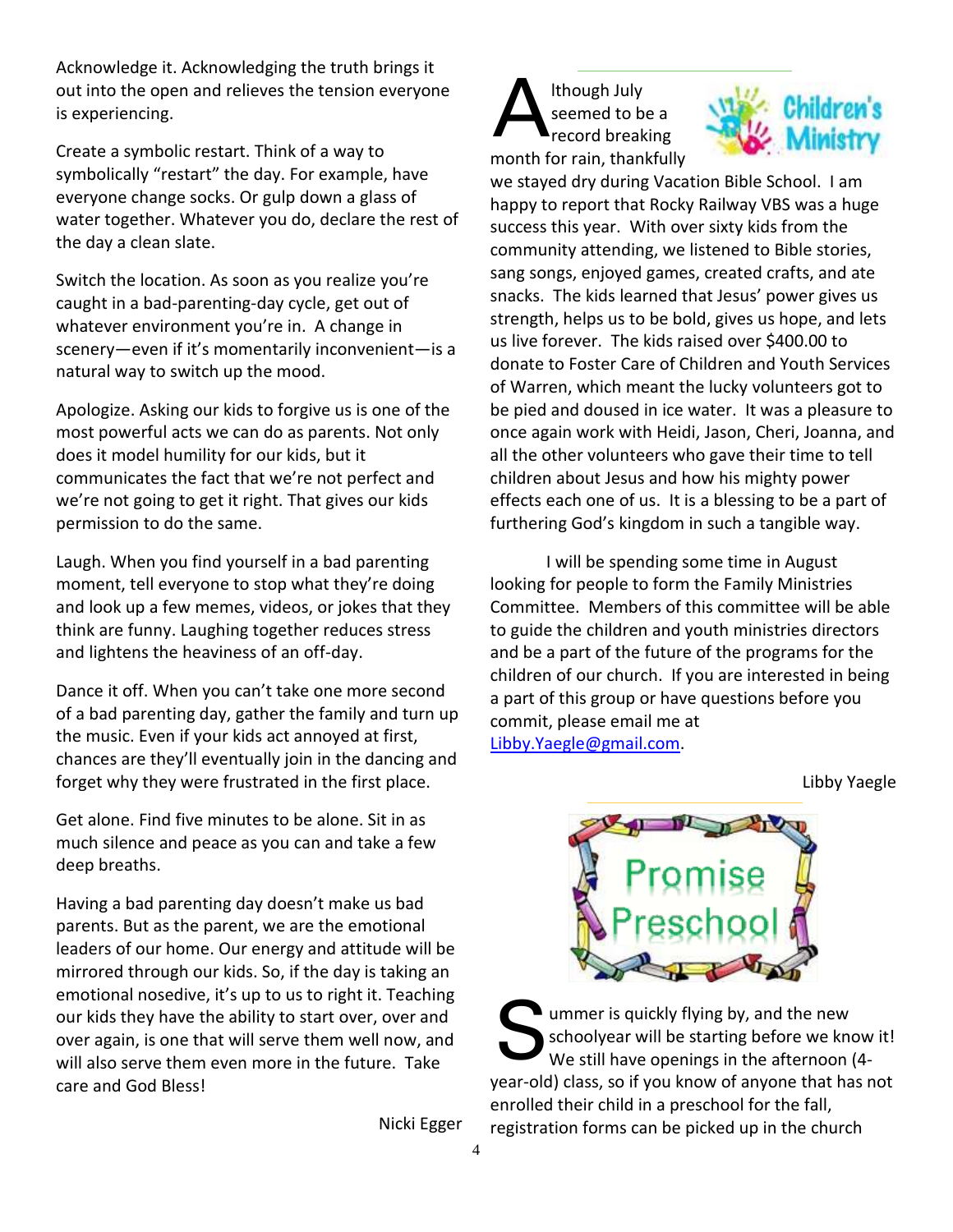office. You can also find us on Facebook or send us an email- [preschool@atlanticbbn.net](mailto:preschool@atlanticbbn.net)

Mrs. Lynds is extremely excited to be part of our Promise Preschool family and is creating cool bulletin boards, preparing lesson plans, and working on fun activities to share with our classes in September. We are thankful for her knowledge, experience, and enthusiasm!

Have a great August!

Trish Gentilman- Director/Co-Teacher

he weather has not been kind to us recently! Job 37:5-7, 13 (NIV) reminds us that God creates these storms and will therefore bring us through them. Although the weather outside may be less than pristine, the atmosphere within the daycare T



has been fantastic. The kids have been enjoying our themed weeks. Our August themes are, Olympic week, Craft and Create, Think About Others, and Survivor week. It's hard to believe that Fall is almost upon us already. Soon the kids will be back to school, and our themes will end. During the Fall we use an Early Learning curriculum called FrogStreet that the kids really enjoy.

We are still looking to build our list of volunteers, so if that is something that interests you please feel free to email *[carewithgrace@gmail.com](mailto:carewithgrace@gmail.com)* about reading to the kids, playing music for them, or anything else that you can think of!

Marc Merchant – Director



The Grace Church Food Pantry is well stocked on everything and does not need anything at this time. Thank you for your generosity!

# **Flock Talk**



*"A sweet friendship refreshes the soul." Proverbs 27:9*

od made us for companionship. He knows our desire to be loved and to be known as a friend. Our friendships have the power to bring joy, to offer healing and to provide strength when we are struggling. Friendships become a comfort zone in our lives. G

When the days of "sheltering in" were upon us, there was a tendency to tighten our circles of friends. We adopted an attitude of intentionality in our friendships. We looked more closely at the amount of peacefulness that accompanied these relationships. In other words, we began to get a better feel for who needed us. And, a better feel for *who we needed*.

God has provided us with a vibrant community of friends to do life with. When we draw together in deeper community, we draw closer to God. He provides a way of doing this by empowering us in our walk alongside each other. Friends step in to heal places of brokenness or discord. They help us restore what may be slowly falling apart in our lives. Friends support, encourage and uplift, usually when we need it most and when we are least capable of fixing ourselves.

Friends teach us patience and forgiveness. They are a beautiful reminder of the workings of the Holy Spirit in our personalities. Jesus formed strong friendships with His disciples, and they seldom traveled without one another. We never have to tough things out alone. Our church is filled with open arms and strong shoulders and tender hearts. And, as we all know, "You have a friend in Jesus"!

Your friend always, Sue Toombs, Lay Leader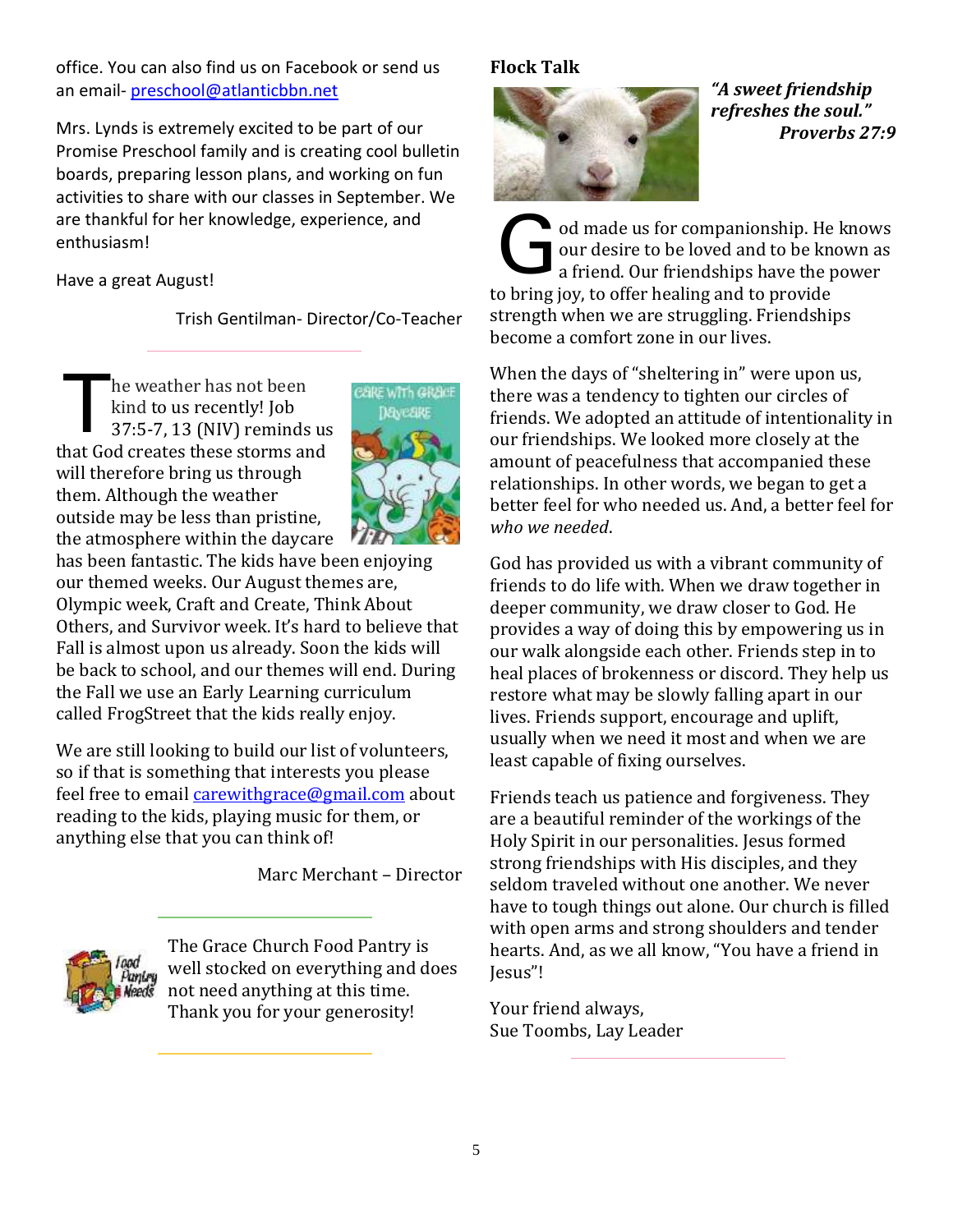# **Our budget the month of June 2021:**



*Other income consists of funds from Sunday School, Room Rental, Bible Studies, Literature Tables, Fitness Ministry,* 

| Easter, Christmas, and Misc. Income. |           |           |  |  |  |  |  |  |
|--------------------------------------|-----------|-----------|--|--|--|--|--|--|
| <b>BUDGET</b>                        | 2021      | 2020      |  |  |  |  |  |  |
| <b>Other Income:</b>                 | 39.00     | 64.03     |  |  |  |  |  |  |
| Offerings &                          |           |           |  |  |  |  |  |  |
| <b>Tithes</b>                        | 26,088.09 | 26,584.37 |  |  |  |  |  |  |
| <b>Total Income</b>                  | 26,127.09 | 26,648.40 |  |  |  |  |  |  |
| <b>Number of Sundays:</b>            | 4         | 4         |  |  |  |  |  |  |
| Borrowed                             | 0         | O         |  |  |  |  |  |  |
| <b>Expense:</b>                      |           |           |  |  |  |  |  |  |
| <b>Staff Parish**</b>                | 23,568.81 | 4,679.45  |  |  |  |  |  |  |
| <b>Trustees</b>                      | 9,168.05  | 6,002.99  |  |  |  |  |  |  |
| <b>Ministry</b>                      | 5,008.87  | 5,228.74  |  |  |  |  |  |  |
| <b>Total Expense</b>                 | 37,745.73 | 15,911.18 |  |  |  |  |  |  |
| Attendance*:                         | 995       | 1,316     |  |  |  |  |  |  |

#### **Connectional Apportionments**

**Obligation-** 3,334.83 **Paid to date** 20,008.96 Ahead (Behind) 0 Percent of year to date paid 50% **His income:** Was \$521.31 lower in June 2021 compared to June 2020 **Our expenses:** Were \$21,834.55 higher in June 2021 compared to June 2020

We praise God for the generous gifts and offerings given.

\*Attendance is approximated due to online worship services.

\*\* June 2020 payroll (Staff Parish expense) was paid by PPP loan.

Submitted by: Brian A. Jurkowski, Finance Chair

**Memorial For: Julana Hanson By: Donald McCurdy**





**During Worship** *9:30 a.m. (0-2 yrs.) 11:00 a.m. (0- 5 yrs.)*  **August 1 – Anna Peterson August 8 – Becky Fuller August 15 – Anna Peterson August 22 – Becky Fuller August 29 – Anna Peterson**

#### To My Church Family,

Thank you so much for the gift card and thoughtful card. Now that I have completed my Med in Curriculum and Instruction, I will continue to teach in the Clairton City School District (just south of Pittsburgh, PA), with hopes of taking on leadership roles in the future.

Thank you again. -Maria Miller



Dear G.U.M.C. Family,

I appreciate the gift card so much! It will be very useful to me as I prepare for the next stage of my life. Thank you for all of your support for myself and my family over the years! From, Seth Conarro

"What is prayer? A sincere, sensible, affectionate pouring out of the soul to God through Christ, in the strength and assistance of the Spirit, for such things as God has promised. The best prayers have often more groans than words."

John Bunyan

*Selections from the writing of John Buyan*



Join us at The Crossing Café  $H\blacksquare$ ROSSING on August 6 from 5-10pm for  $\Box$  AFE a Grand Re-Opening! Come

try our new menu and enjoy some live music. We are looking for volunteers to help at the café! If you are interested or would like more information, please emai[l thecrossing@atlanticbbn.net.](mailto:thecrossing@atlanticbbn.net) Find us online at our new website: TheCrossingCafeWarren.com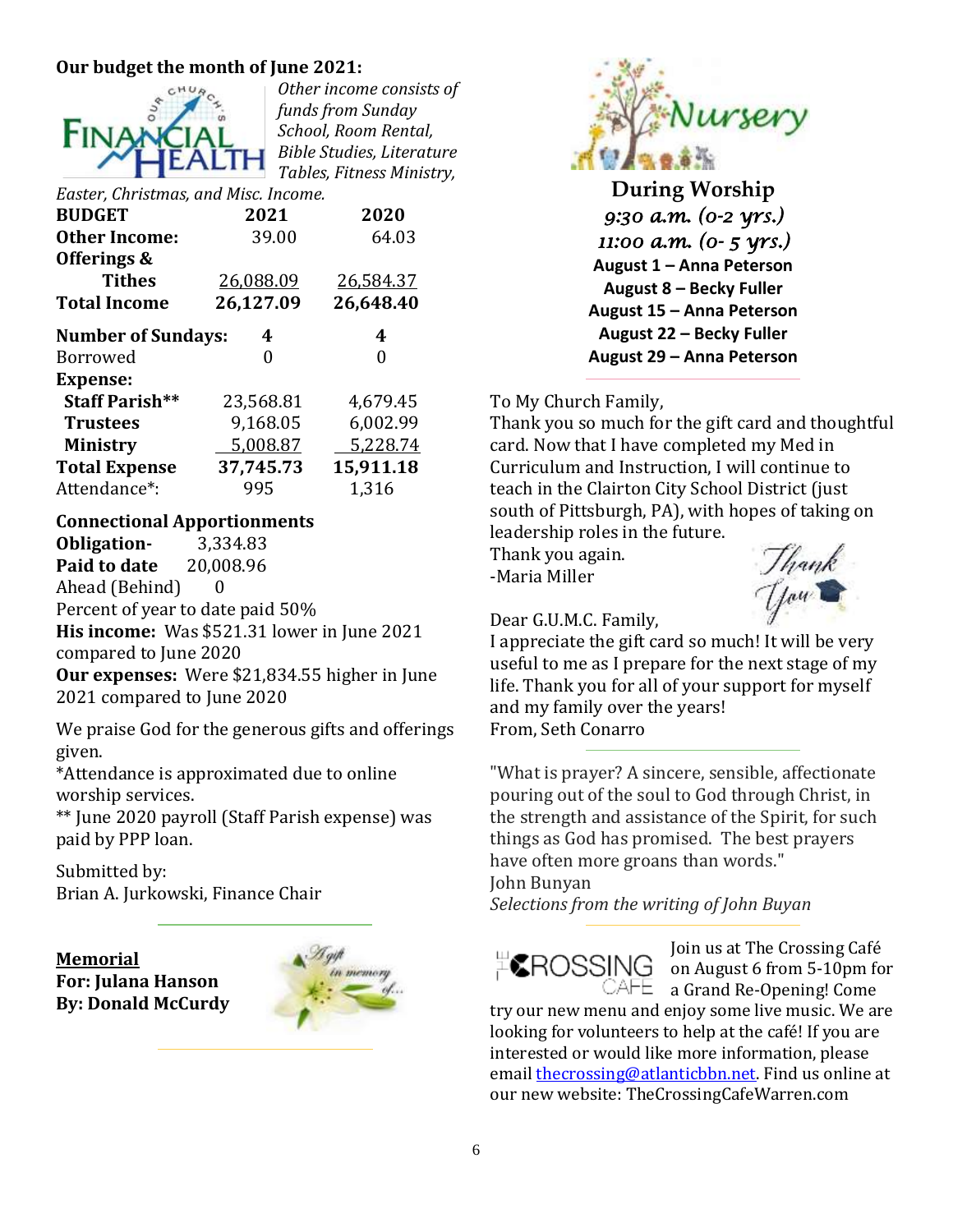Thanks to all those ladies from Grace Church who were involved recently in serving cookies and punch on the porch of the United Methodist House at Chautauqua Institute. It was a very enjoyable day, great fellowship among those who attended and those who stopped by the punch table, and wonderful weather. In the free time before serving, some of the group walked through the grounds enjoying flower gardens, shopping, or visiting friends. Some enjoyed lunch on the porch with the chaplain of the week at the UMH, Michele Wilkins, a minister from Baltimore. She shared a devotion entitled "Honoring Community." Those participating in the day's activities were Marge Smith, Bev Smith, Bev Petersen, Karen Conarro, Blanch Shuman, Kathy Neal, Bonnie Lopez, and Linda Knapp. A special thanks to the cookie bakers that were unable to attend (Sandy Darr, Suzette Berdine, Cindy Price, and Vickie Morrison), to Karen Conarro for driving, and to Bonnie Lopez for the beautiful flowers from her garden for the table.

We are so thankful for the donations that are

useful for those we serve. Now there's an online way for you to help! By visiting out Amazon wishlist, you can buy items that we need for the food pantry



and Covered by Grace and have them delivered directly to the church. Visit our website [www.graceumcwarrenpa.com](http://www.graceumcwarrenpa.com/) and locate the Amazon wishlist buttons.



**Items for the September Newsletter need to be delivered to Mary in the office [mary@graceumcwarren.com](mailto:mary@graceumcwarren.com) by Monday, August 16. Thank you.**



**August 1 – Julie Hitchcock August 2 – Guy Baughman, Gregg Danielson August 3 – Sharon Silzle August 5 – Brendan Garrett August 6 – Marlene Avery, Nikolai Long, Cadence McManigle, Matthew Stapleford August 7 – Everleigh Alex, Mike Barr, Trevor Buchanan, Earl Duvall, Shirley Shafer August 8 – Bev Himes, Tyler Retterer, Tony Stellato August 9 – Bill Gentilman, Quay Strandburg August 10 – Caden Beers, Jaxon Knapp, Judy Templeton August 11 – Becky Ickert, Craig Rodoski August 13 – Patricia Dutchess August 14 – Debra Foreman August 15 – Gladys Jones, Sue Shall August 16 – Karen Conrad, Gavin LaVan, Andrew Sprentz August 17 – AJ Slattery August 18 – Randy Grey, Kathy Neal August 19 – Maggie Birgel, Lynnanne Hammersley, Kris Magnuson August 20 – Mark Shene August 21 – Caleb Gnage, Randy Ickert August 23 – Chloe Watson August 24 – Aaren Danielson, Adelaide Keeports August 25 – Derek Knapp, Parker Shene, Amy Yaegle August 26 – DJ Anderson, Edward Anderson, Becca Anderson, Lisa Brown, Joyce Font, Bonnie Lopez, Charlie Sienkiewicz, Elin Smith August 27 – Charissa Barkley, Sarah Peterson August 28 – Cathy Irwin, Charlotte Keeports, Ryan Zavinski August 29 – Ashley Barker, Dorothy Culbertson, Lois Filfillan, Jordan Retterer August 31 – Seth McClymonds, Sheldon McMeans, Chris Zaffino**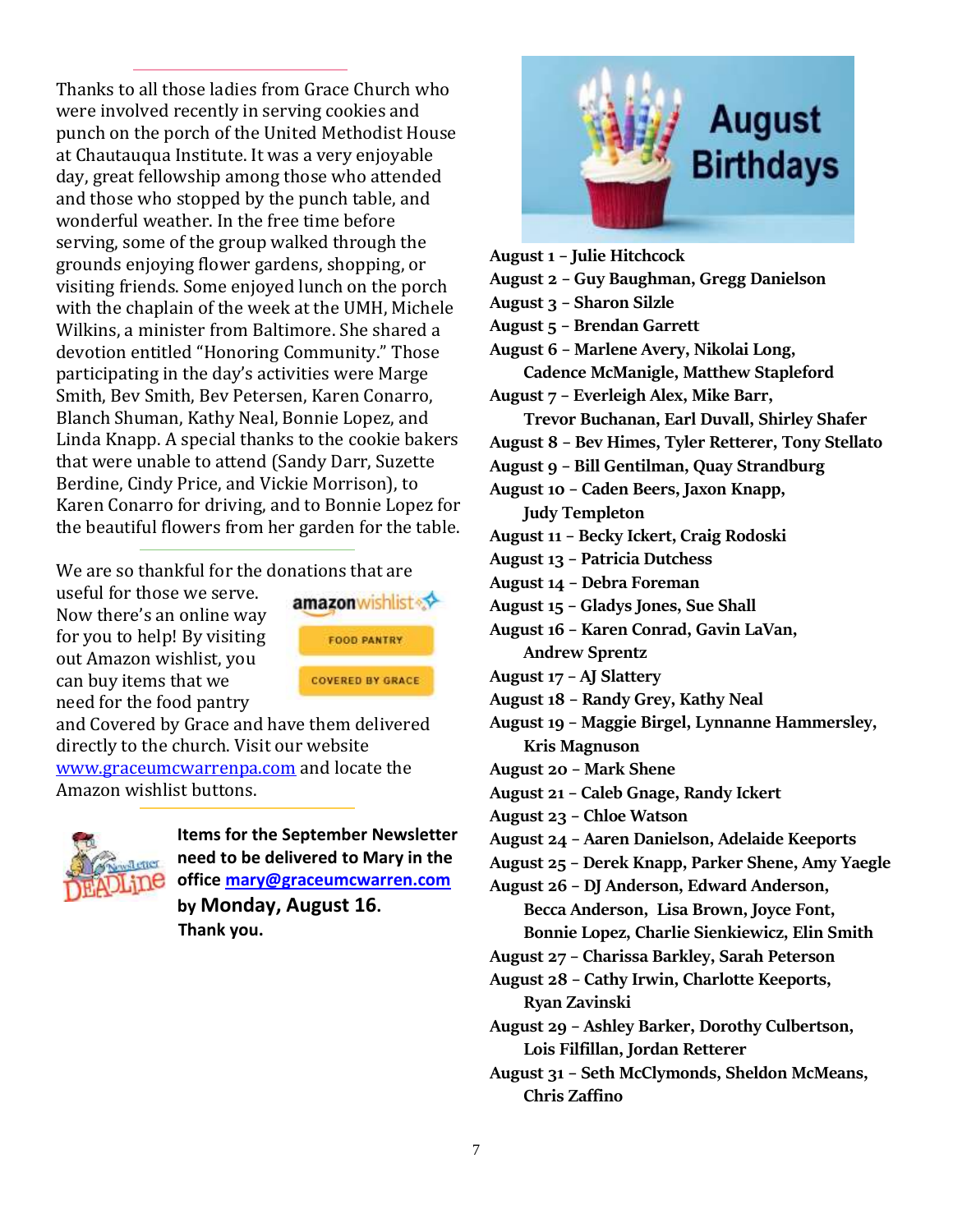

| SUNDAY                                                                                         | <b>MONDAY</b>                                                         | <b>TUESDAY</b>                                                       | WEDNESDAY                                                                                     | <b>THURSDAY</b>                                                                                                                                              | <b>FRIDAY</b>                                                                                                                                                                                          | <b>SATURDAY</b> |
|------------------------------------------------------------------------------------------------|-----------------------------------------------------------------------|----------------------------------------------------------------------|-----------------------------------------------------------------------------------------------|--------------------------------------------------------------------------------------------------------------------------------------------------------------|--------------------------------------------------------------------------------------------------------------------------------------------------------------------------------------------------------|-----------------|
| 8:30/9:30/11:00 a<br>Worship<br>9:45 a Sunday School                                           | $\overline{2}$                                                        | $\overline{\mathbf{3}}$<br>6:00 p Leadership &<br><b>Nominations</b> | $\boldsymbol{4}$<br>7:00 a Men's Prayer<br><b>Breakfast</b><br>6:00 p SPRC<br>6:30 p C.R.E.W. | 5<br>6:00 p Praise Team                                                                                                                                      | 6<br>12:00 p Yarn<br>Angels                                                                                                                                                                            | $\overline{7}$  |
| 8<br>8:30/9:30/11:00 a<br>Worship<br>9:45 a Sunday School                                      | 9                                                                     | 10<br>6:00 p Property<br><b>Trustees</b>                             | 11<br>7:00 a Men's Prayer<br><b>Breakfast</b><br>6:30 p C.R.E.W.                              | 12 <sup>2</sup><br>6:00 p Praise Team                                                                                                                        | 13<br>12:00 p Yarn<br>Angels                                                                                                                                                                           | 14              |
| 15 <sub>15</sub><br>8:30/9:30/11:00 a<br>Worship<br>9:45 a Sunday School<br>4:00 p Watson Home | 16<br>12:00 p Caregivers'<br><b>Support Group</b><br>5:30 p Education | 17<br>6:00 p Childcare                                               | 18<br>7:00 a Men's Prayer<br><b>Breakfast</b><br>6:30 p C.R.E.W.                              | 19<br>6:00 p Praise Team                                                                                                                                     | 20<br>12:00 p Yarn<br>Angels                                                                                                                                                                           | 21              |
| 22<br>8:30/9:30/11:00 a<br>Worship<br>9:45 a Sunday School                                     | 23<br>7:00 p Worship                                                  | 24                                                                   | 25<br>7:00 a Men's Prayer<br><b>Breakfast</b><br>6:30 p C.R.E.W.                              | 26<br>6:00 p Praise Team<br>6:00 p Preschool                                                                                                                 | 27<br>12:00 p Yarn<br>Angels                                                                                                                                                                           | 28              |
| 29<br>8:30/9:30/11:00 a<br>Worship<br>9:45 a Sunday School                                     | 30                                                                    | 31                                                                   |                                                                                               | <b>CARE WITH</b><br><b>GRACE DAYCARE</b><br>is open Mon-Fri<br>from 6:30 am to<br>6:00 pm located on<br>the first floor<br>(nursery) and the<br>second floor | <b>PROMISE</b><br><b>PRESCHOOL</b><br>is open Sept-May<br>Mon, Wed, and<br>Thurs from $9:00 -$<br>11:30 am (3-year-<br>olds) and 12:30 -<br>3:00 pm (4- year-<br>olds) located on<br>the ground floor. |                 |